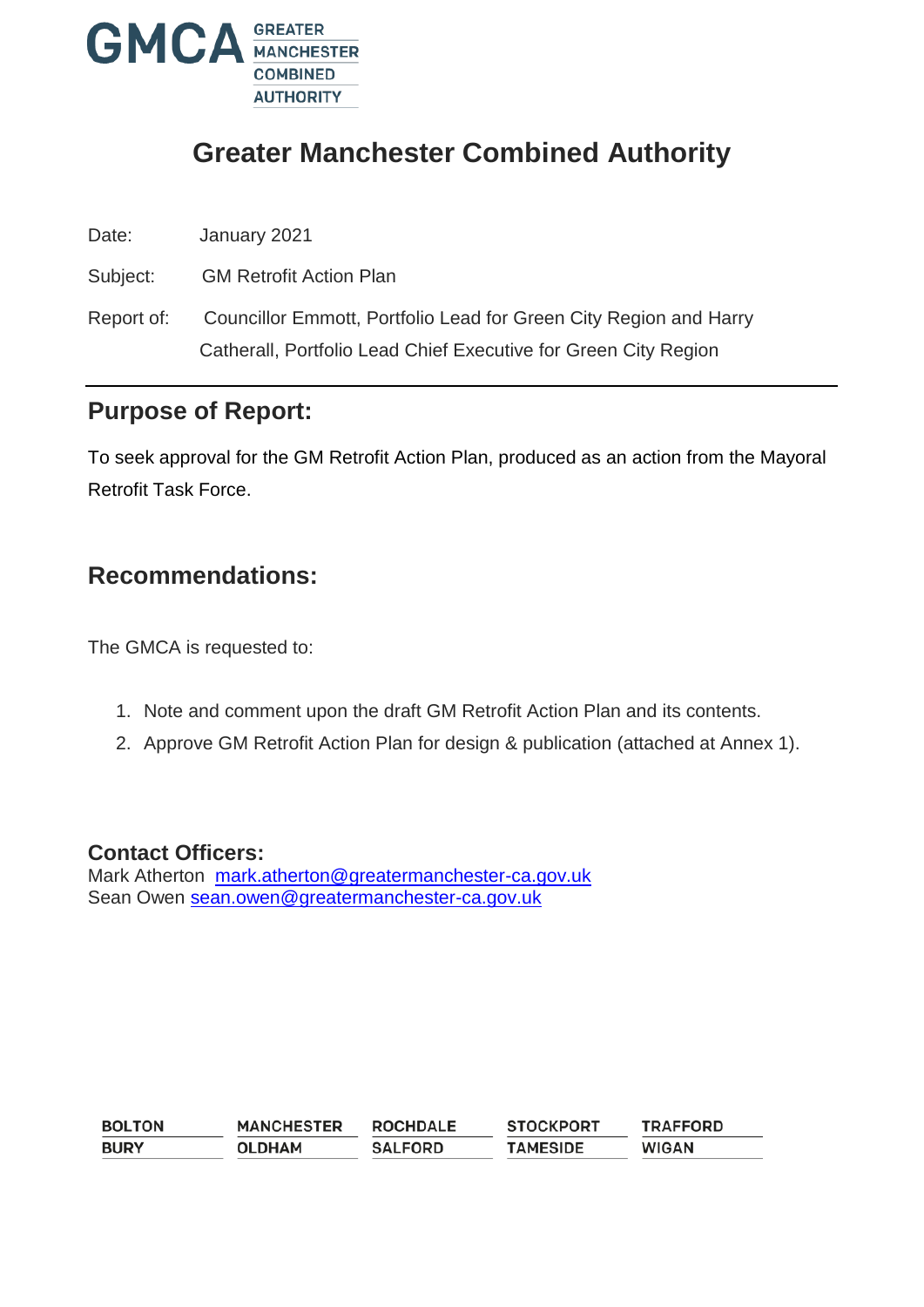# **Equalities Impact, Carbon and Sustainability Assessment:**

| <b>Impacts Questionnaire</b>                                   |        |                                                                                                                                                                                                                                                                                                                                                                                                                                                                                                                                                                                                                                                                                                                                                                  |                                                                                   |                                  |  |  |  |
|----------------------------------------------------------------|--------|------------------------------------------------------------------------------------------------------------------------------------------------------------------------------------------------------------------------------------------------------------------------------------------------------------------------------------------------------------------------------------------------------------------------------------------------------------------------------------------------------------------------------------------------------------------------------------------------------------------------------------------------------------------------------------------------------------------------------------------------------------------|-----------------------------------------------------------------------------------|----------------------------------|--|--|--|
| Impact Indicator                                               | Result | Justification/Mitigation                                                                                                                                                                                                                                                                                                                                                                                                                                                                                                                                                                                                                                                                                                                                         |                                                                                   |                                  |  |  |  |
| <b>Equality and Inclusion</b>                                  | G.     | The Retrofit Plan will set out the regions approach to accelerating retrofit across domestic,<br>commercial and public buildings.<br>The Retrofit Plan will aim to increase delivery of energy efficiency and support the reduction of<br>fuel poverty<br>The plan will seek to increase a variety of delivery methods including community delivery                                                                                                                                                                                                                                                                                                                                                                                                              |                                                                                   |                                  |  |  |  |
| Health                                                         | G      | The increased efficency of the residents home could support the reduction of fuel poverty<br>Health and anxiety which can be attibtued to fuel poverty, could be alleviated by the measures<br>installed for residents who meet the funding criteria                                                                                                                                                                                                                                                                                                                                                                                                                                                                                                             |                                                                                   |                                  |  |  |  |
| Resilience and<br>Adaptation                                   | G.     | Increased energy efficiency can lead to a reduction of hospital admissions as a result of fuel<br>poverty<br>The plan will seek to reduce fuel poverty as a net result of increased energy efficiency.                                                                                                                                                                                                                                                                                                                                                                                                                                                                                                                                                           |                                                                                   |                                  |  |  |  |
| <b>Housing</b>                                                 | G.     | The plan could lead to the reduction of energy costs for residents in our worst performing<br>housing stock<br>Properties benefiting from proposed measures could reduce the running costs of homes<br>The plan will accelerate the deployment and lead to increased levels of maintenance across all<br>building archetypes                                                                                                                                                                                                                                                                                                                                                                                                                                     |                                                                                   |                                  |  |  |  |
| Economy                                                        | G.     | The plan if approved will lead to increased skills and workforce delivery, local economic impact<br>via supply chain and installers from across the region, leading to increased jobs safeguarded and<br>created.<br>This plan aims to support, safeguard and secure local jobs<br>The plan sets out the need to upskill our local workforce and attract new entrants to local<br>construction market.<br>The plan will set out how the region can accelerate delviery and helpo local businesses to<br>maximise the opportunity<br>The plan is designed to accelerate retrofit across all building types, leading to a sence of place if<br>targeted via delivery<br>The plan sets out the need to upskill cr80,000 construction workers from across the region |                                                                                   |                                  |  |  |  |
| Mobility and<br>Connectivity                                   |        |                                                                                                                                                                                                                                                                                                                                                                                                                                                                                                                                                                                                                                                                                                                                                                  |                                                                                   |                                  |  |  |  |
| Carbon, Nature and<br>Environment                              | G      | The removal of gas boilers and replaced with other forms of low carbon heating will lead to the<br>reduction of emmisions across the region.                                                                                                                                                                                                                                                                                                                                                                                                                                                                                                                                                                                                                     |                                                                                   |                                  |  |  |  |
| Consumption and<br>Production                                  |        |                                                                                                                                                                                                                                                                                                                                                                                                                                                                                                                                                                                                                                                                                                                                                                  |                                                                                   |                                  |  |  |  |
| Contribution to achieving the<br>GM Carbon Neutral 2038 target |        | The plan will directly reduce emmisions from the regions, domestic and non domestic buildings<br>in paticular our worst performing properties.                                                                                                                                                                                                                                                                                                                                                                                                                                                                                                                                                                                                                   |                                                                                   |                                  |  |  |  |
| <b>Further Assessment(s):</b>                                  |        | <b>Equalities Impact Assessment and Carbon Assessment</b>                                                                                                                                                                                                                                                                                                                                                                                                                                                                                                                                                                                                                                                                                                        |                                                                                   |                                  |  |  |  |
| Positive impacts overall,<br>whether long or short<br>term.    |        | Mix of positive and<br>negative impacts. Trade-<br>offs to consider.                                                                                                                                                                                                                                                                                                                                                                                                                                                                                                                                                                                                                                                                                             | Mostly negative, with at<br>least one positive aspect.<br>Trade-offs to consider. | <b>Negative impacts overall.</b> |  |  |  |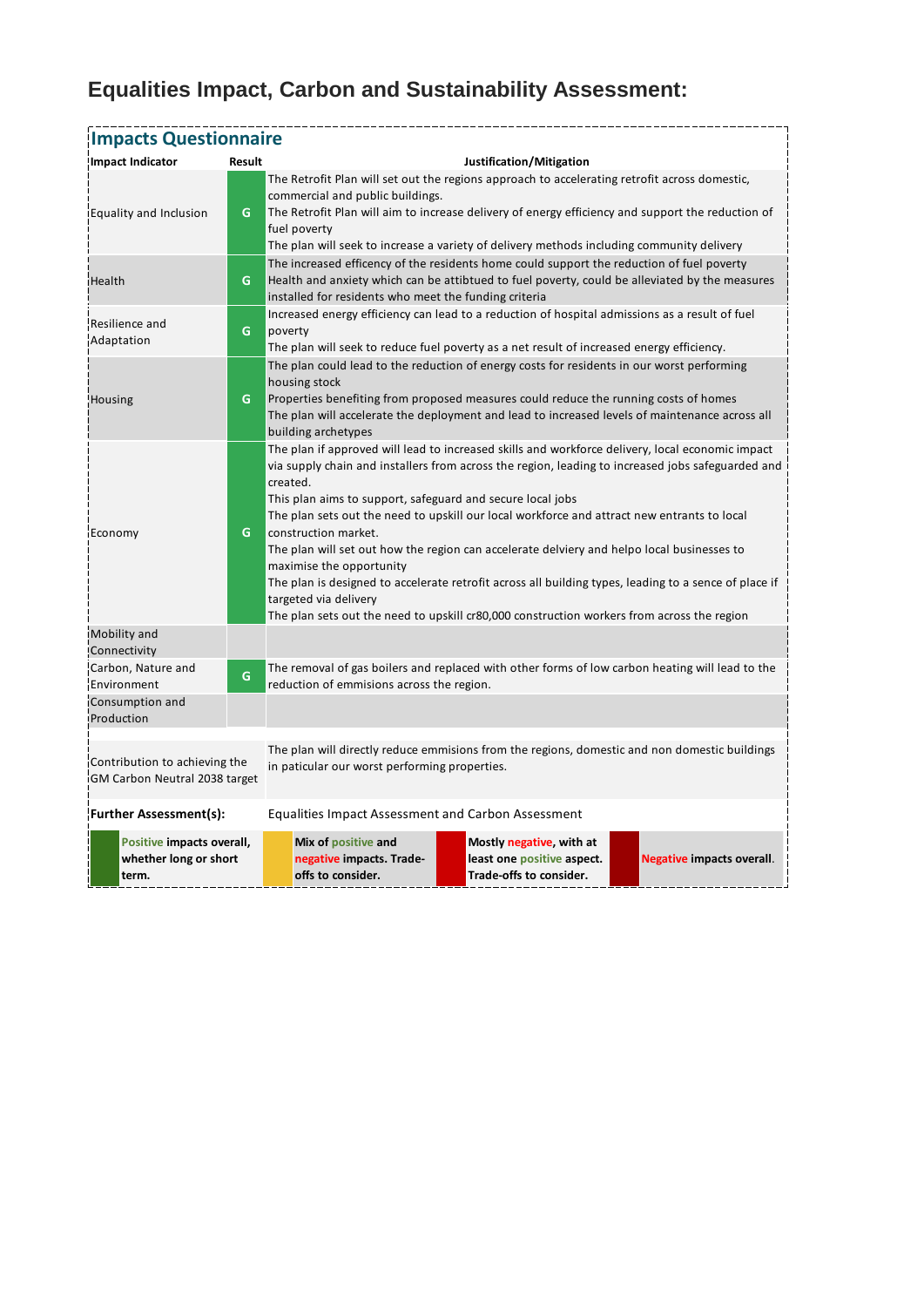| <b>Carbon Assessment</b>                          |               |                                                                      |  |                                                                         |  |                                                                                                                                                                          |                                                                              |  |
|---------------------------------------------------|---------------|----------------------------------------------------------------------|--|-------------------------------------------------------------------------|--|--------------------------------------------------------------------------------------------------------------------------------------------------------------------------|------------------------------------------------------------------------------|--|
| <b>Overall Score</b>                              |               |                                                                      |  |                                                                         |  |                                                                                                                                                                          |                                                                              |  |
| <b>Buildings</b>                                  | <b>Result</b> |                                                                      |  |                                                                         |  | Justification/Mitigation                                                                                                                                                 |                                                                              |  |
| New Build residential                             | N/A           |                                                                      |  |                                                                         |  |                                                                                                                                                                          |                                                                              |  |
| Residential building(s)<br>renovation/maintenance |               |                                                                      |  |                                                                         |  | The funding will only permit new low carbon heating systems to be deployed                                                                                               |                                                                              |  |
| New Build Commercial/<br>Industrial               | N/A           |                                                                      |  |                                                                         |  | The plan will lead to increase the delivery of low carbon heating systems to be deployed<br>This will be considered as part of any future procrement delivery exercises. |                                                                              |  |
| Transport                                         |               |                                                                      |  |                                                                         |  |                                                                                                                                                                          |                                                                              |  |
| Active travel and public<br>transport             | N/A           |                                                                      |  |                                                                         |  |                                                                                                                                                                          |                                                                              |  |
| Roads, Parking and<br><b>Vehicle Access</b>       | N/A           |                                                                      |  |                                                                         |  |                                                                                                                                                                          |                                                                              |  |
| Access to amenities                               | N/A           |                                                                      |  |                                                                         |  |                                                                                                                                                                          |                                                                              |  |
| Vehicle procurement                               | N/A           |                                                                      |  |                                                                         |  |                                                                                                                                                                          |                                                                              |  |
| <b>Land Use</b>                                   |               |                                                                      |  |                                                                         |  |                                                                                                                                                                          |                                                                              |  |
| Land use                                          | N/A           |                                                                      |  |                                                                         |  |                                                                                                                                                                          |                                                                              |  |
| No associated<br>carbon impacts<br>expected.      |               | High standard in<br>terms of practice<br>and awareness on<br>carbon. |  | Mostly best practice<br>with a good level of<br>awareness on<br>carbon. |  | Partially meets best<br>practice/ awareness,<br>significant room to<br>improve.                                                                                          | Not best practice<br>and/ or insufficient<br>awareness of carbon<br>impacts. |  |

### **Risk Management:**

*This is a Plan which has been informed by both national and local actors and/or polices. The Plan will require further updates in the future as technology and solution innovation is increased.* 

### **Legal Considerations:**

*The contents of this Plan are not legally binding. As such, the aim of this document is to support and guide our activities.*

#### **Financial Consequences – Revenue:**

*There are no current financial consequences for GMCA revenue budgets. Any subsequent actions requiring funding will be the subject of separate approvals.*

### **Financial Consequences – Capital:**

*There are no current financial consequences for GMCA capital budgets. Any subsequent actions requiring funding will be the subject of separate approvals.*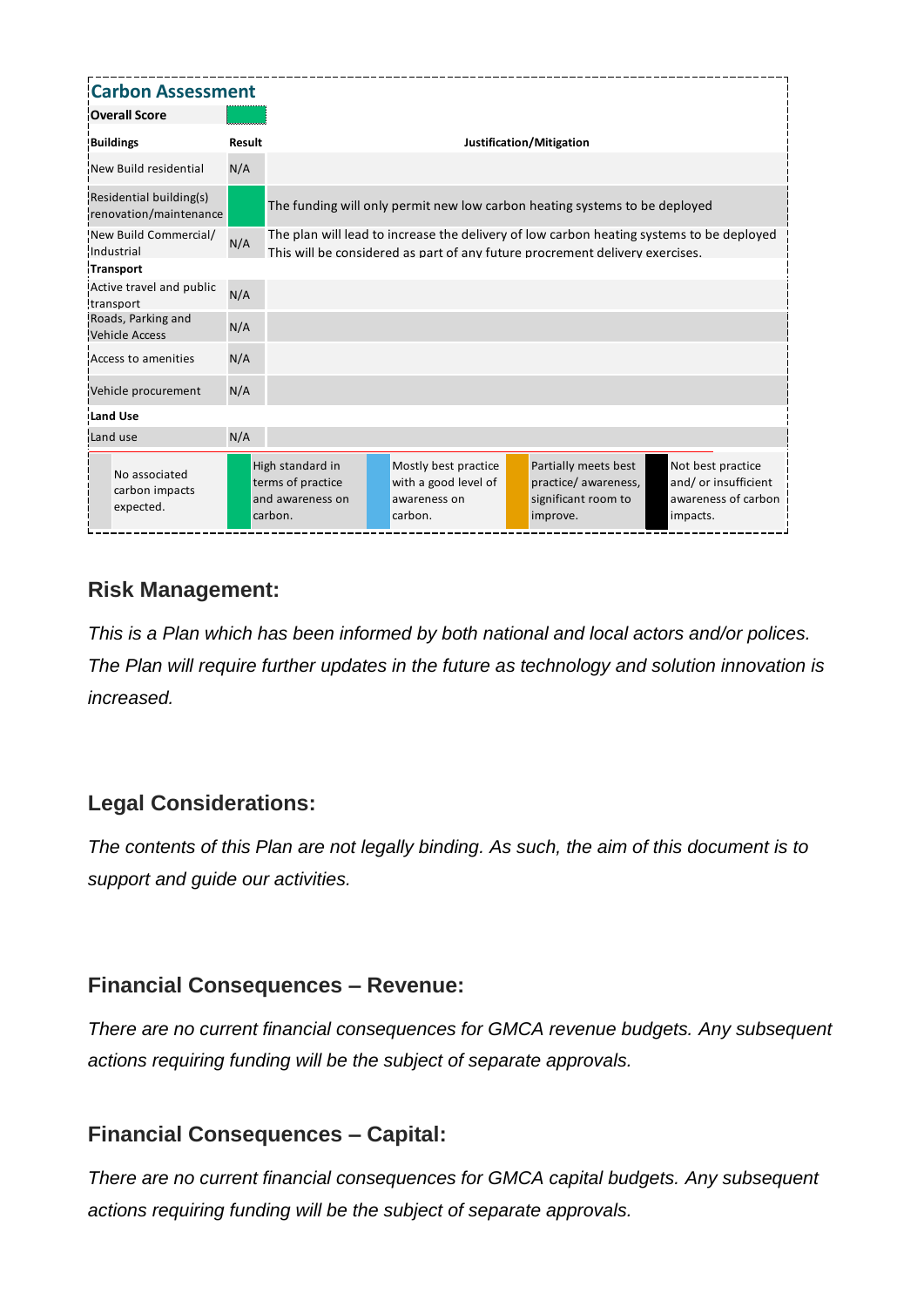### **Number of attachments to the report: 1**

## **Comments/recommendations from Overview & Scrutiny Committee**  N/A

#### **Background Papers**

See the attached Annex GM Retrofit Action Plan

#### **Tracking/ Process**

Does this report relate to a major strategic decision, as set out in the GMCA Constitution? Yes

#### **Exemption from call in**

Are there any aspects in this report which means it should be considered to be exempt from call in by the relevant Scrutiny Committee on the grounds of urgency? No

#### **GM Transport Committee** N/A

#### **Overview and Scrutiny Committee**

Reviewed 11<sup>th</sup> January 2022.

## **1. Introduction/Background**

- 1.1Climate Change is the biggest challenge we have ever faced; it needs action at all levels of society from global to the very local. The science is clear, we need to reduce our greenhouse gas emissions drastically and rapidly if we are to keep global temperatures within safe limits.
- 1.2For Greater Manchester to achieve our target of carbon neutrality by 2038 we need to prioritise the decarbonisation of heat which, at 2.8mtCO2e per annum, is one of our single biggest sources of carbon emissions.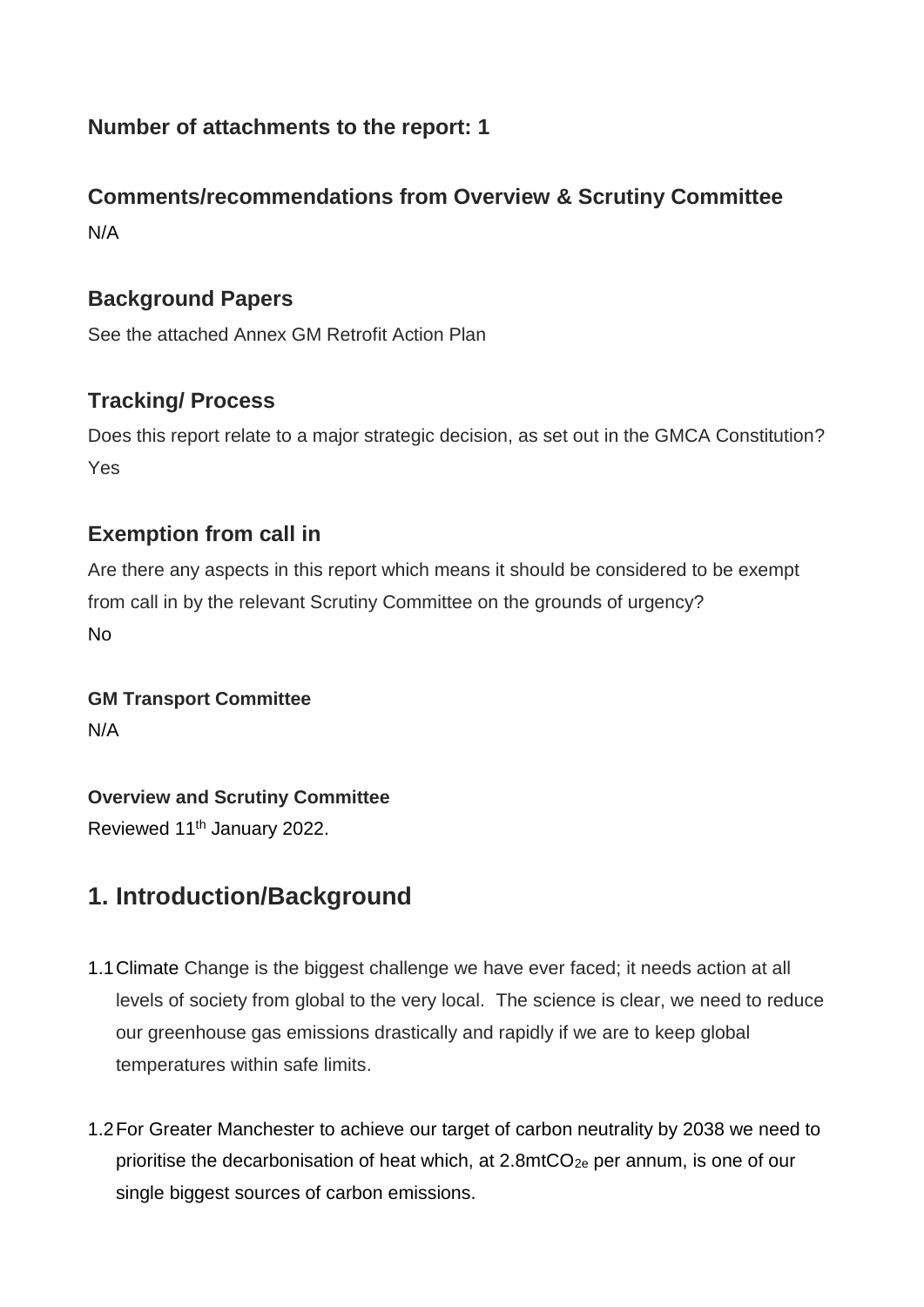- 1.3By 2030, our headline objective is to have reached an average of 61,000 domestic properties being retrofitted per year and all non-domestic buildings should aim to reach an average of Energy Performance Certificate Rating C or Display Energy Certificate B.
- 1.4Whilst there is an array of renewable heating systems currently available, the poor thermal efficiency of our housing and commercial building stock means that, for many residents, they are not the most affordable option.
- 1.5To make low carbon heating more affordable we need to both increase the thermal efficiency of our buildings by installing retrofit measures. Retrofit measures can include those which increase thermal efficiency and air tightness and moving to lower carbon heating.
- 1.6Retrofitting our buildings will also address some of the biggest socio-economic challenges we face as a city region; supporting a fair and just transition to a net zero carbon society. If only 20% of Greater Manchester's 1.2m homes were refortified, the market size is in the region of of£3-5.4bn, creating home grown and inward investment opportunities.

Renovation is about the four C's:

**Comfort** – a more constant, controllable temperature throughout the home with no draughts

**Carbon** – significantly lower carbon emissions

**Coughs** – better health and wellbeing through improved internal air quality and

eliminating damp and mould

**Costs** – reduce long term energy costs and price volatility

## **2. The Plan**

2.1 A Mayoral Retrofit Taskforce was established in June 2021, to accelerate retrofitting of our buildings by overcoming the known market failures.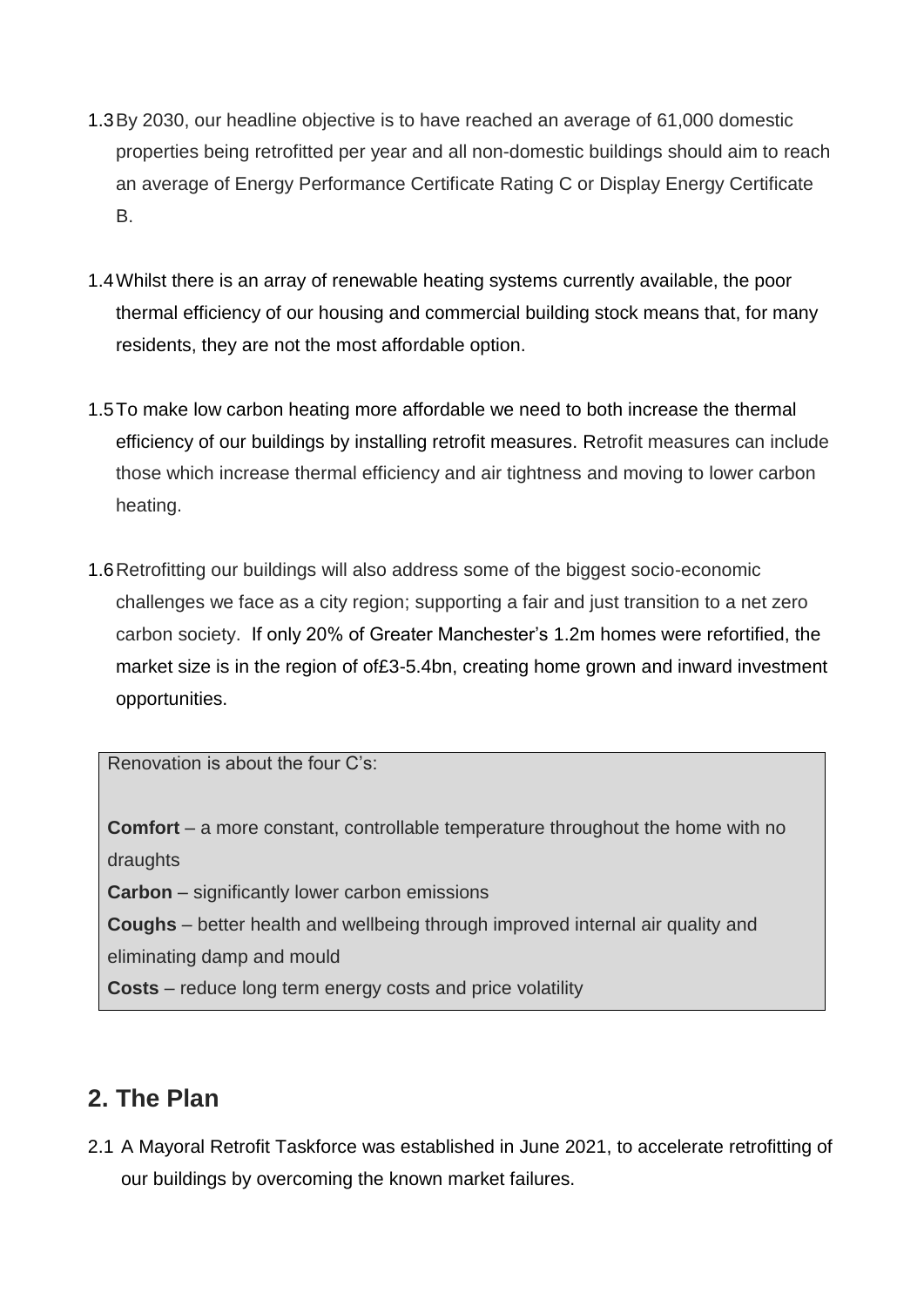2.2 The retrofit market does not currently work effectively, because:

- Most people do not know they need to heat their homes differently
- Most people are unaware of what they can do to make renewable heating an affordable reality
- The current supply chain is too small, with many potential suppliers having a limited or an incorrect understanding of what can be achieved.
- Due to a lack of demand, the unit costs are too high, and we are lacking a suitably sized and skilled workforce
- Due to the failings of past initiatives, the supply chain has limited confidence that the market will take off
- Changing heating systems is not a priority for most people and is often an emergency purchase. As such, little thought is given to the options available.

The Retrofit Action Plan seeks to address these barriers.

- 2.3 The Retrofit Task Force has highlighted three current challenges which, if addressed together, can stimulate greater retrofit activity. These were:
	- Insufficient skilled operatives required to retrofit our homes, public buildings, and businesses.
	- Lack of innovative funding models and solutions to support the circa 33% of GM residents willing to complete retrofit measures to their homes; and
	- The lack of a local, quality assured offer which both informs and demystifies retrofit.
- 2.4 The three challenges identified are complex and multifaceted, however, so are the benefits we can realise by addressing them. These benefits are not limited to carbon saving; but can also realise many wider benefits outlined in the Greater Manchester Strategy e.g., Improved health, equality, economic inclusion, and alleviation of fuel poverty (157,000 Greater Manchester households (15% of homes) are currently in fuel poverty).
- 2.5 Additionally, the retrofitting of our homes, buildings, and business to make them more energy efficiently will reduce the risk and exposure from future energy price shocks and energy supply constraints.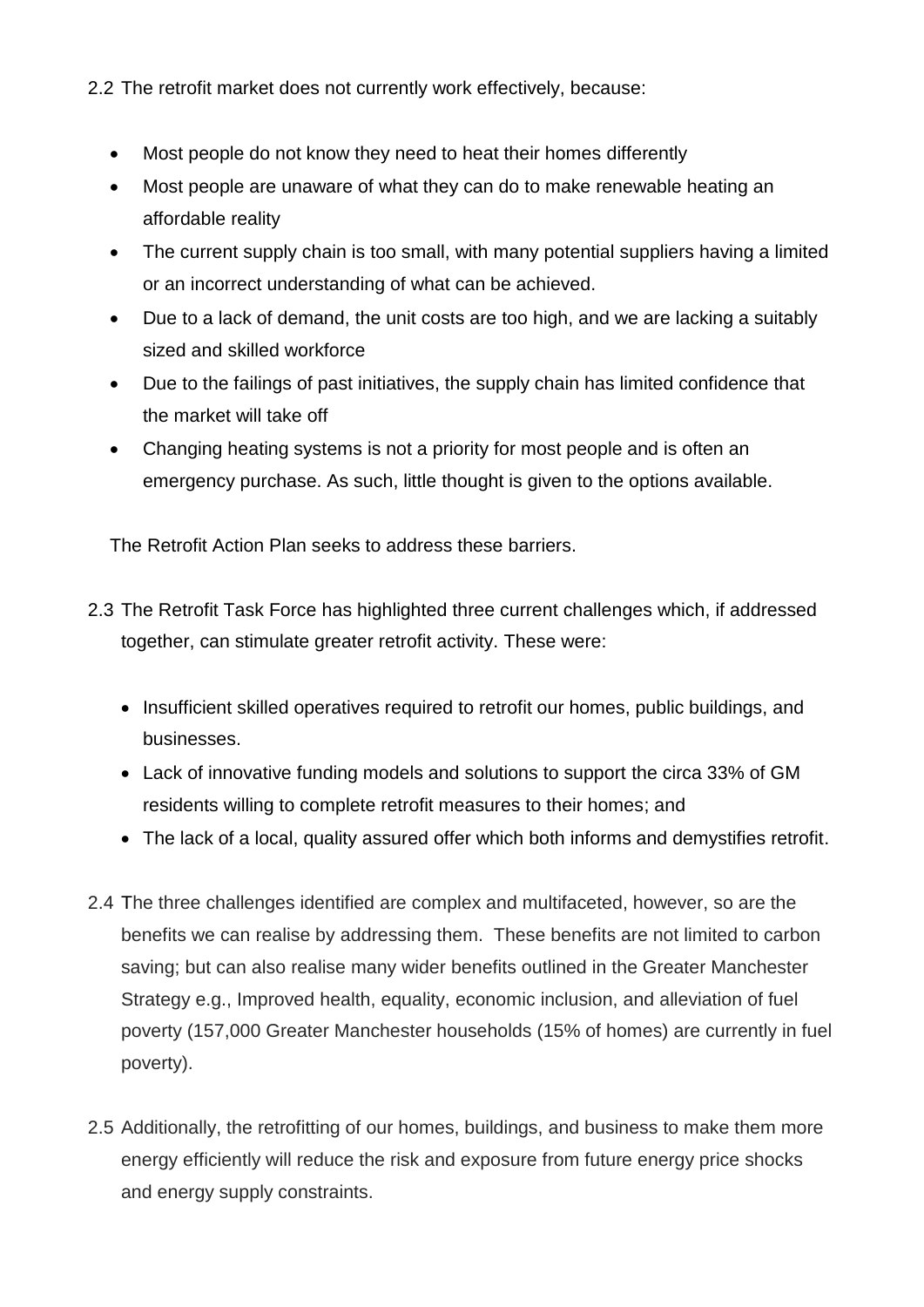- 2.6 Priority Area 1 will focus on boosting skills to meet the current known requirements and gaps, whilst readying the region to meet the overarching opportunity over the years to come. The regions current training programme indicates that 60% of trainees are existing tradespeople and 40% new to the sector across GM. The sector sees around 1,000 apprentices and 3,000 Further Education learners completing Construction programmes every year. This needs to increase; curriculum changes are needed in existing apprenticeships and there is a need for higher level skills such as Retrofit assessors and coordinators, as well as degree level apprenticeships.
- 2.7 Priority Area 2 supports improving access to funding and finance. To enable a suitably skilled and scaled market to emerge, we need those who can 'move early' to lead by example, whether in the public, private or third sector. Enabling and supporting building renovation within all tenures, will be critical. The plan recognises some renovation activity is underway, utilising primarily government funding to target our worst performing properties and to realise wider social objectives. While socially desirable, and equitable, this approach excludes 75% of the homes that need to be improved in GM. Collectively, we need to create the conditions which allow more market-based delivery and finance mechanisms to be developed e.g., local climate bonds, property-linked financial products, green rental agreements, and green mortgages to deliver the speed and scale required. The Plan sets out how we will investigate the feasibility of deploying such funds.
- 2.8 Priority Area 3 supports accelerated deployment. Speeding up delivery through the Greater Manchester `Places for Everyone' planning framework, standards for new buildings and developments will be set, however, we still need to increase thermal performance, renewable energy generation and low carbon heating in existing homes and buildings. To achieve this, residents, businesses, and stakeholders will need support to help make the right decisions, making sure everyone can benefit from these changes to ensure a fair and just transition. GMCA is taking an active 'market-making' role to help drive up renovation activity.
- 2.9 We are developing a traded service which will assess homes and provide customers with a customised 'retrofit plan' – giving them confidence about what needs to be done, in what order, and how it could be paid for. This will particularly focus on the 31% of GM homeowners who we know are willing to undertake some form of retrofit in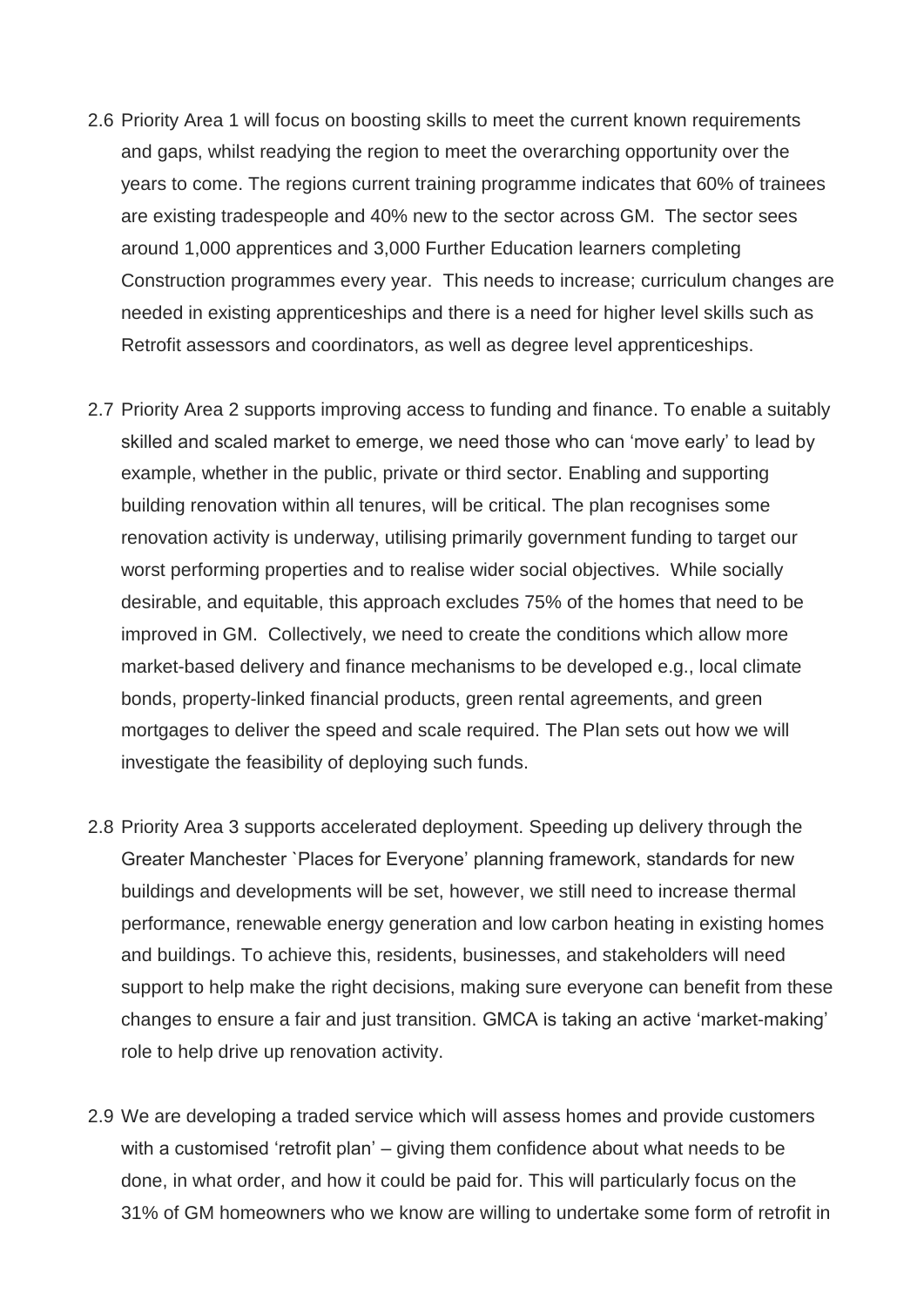the next 5 years with the right assurances and support. This is in addition to existing plans to invest in retrofitting 7,200 socially rented properties and other commercial, public, and academic building renovation schemes.

2.10 The culmination of the GM Retrofit Plan will be the deployment of an integrated delivery proposition, which seeks to drive forward the upskilling of our local supply chains, piloting, demonstrating and upscaling of funding models and finally a region wide delivery vehicle. The delivery vehicle for the domestic sector is currently being designed, with the public sector delivery model currently being coordinated via the Public Sector Decarbonisation scheme. Both delivery vehicles will integrate current and future skills and workforce propositions alongside future innovative funding solutions,

# **3. Opportunities/risks**

3.1.The key opportunities include:

- Provide clear strategy and policy direction to retrofit our buildings for the region
- Opportunity to encourage inward investment, innovation, research, and development in this area
- Encourage the market to develop solutions and infrastructure to support our transition towards carbon neutrality
- Encourage greater uptake of low-cost effective insulation measures and heat loss through convection, i.e., methods to exclude draughts
- Ability to drive the creation of a transformative retrofit market and supply chain which is fit for purpose, skilled and quality assured

3.2.The key risks include:

- Business as Usual is currently failing to meet the region's low carbon ambition.
- Failure to provide a clear direction and steer on how we retrofit can and will support our low carbon ambition
- Insufficient capacity to deliver across the local low carbon goods and services supply chain.
- Growing the supply chain at a time when the industry has full order books